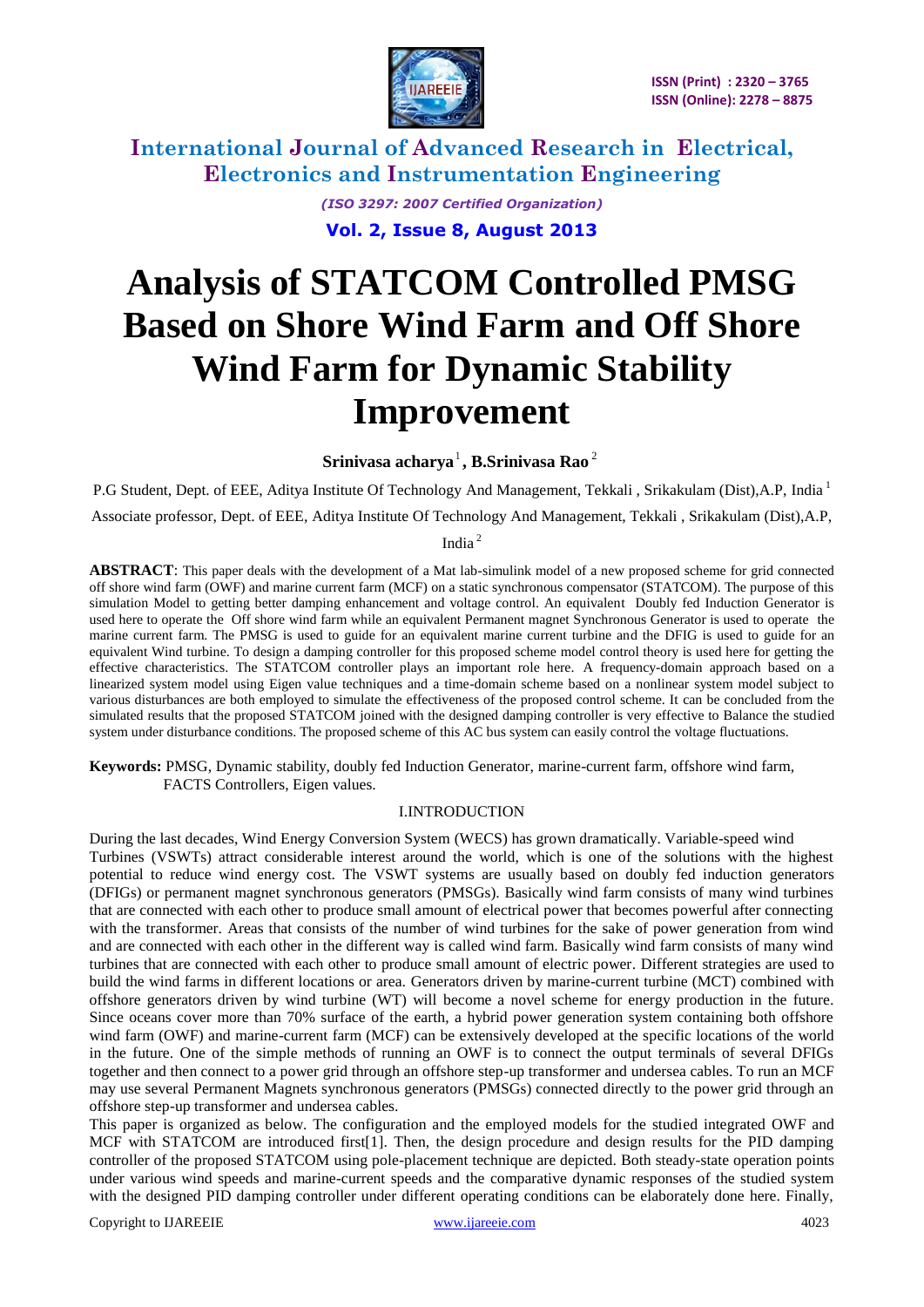

*(ISO 3297: 2007 Certified Organization)*

### **Vol. 2, Issue 8, August 2013**

specific important conclusions of this paper are drawn.

#### II. MODELS OF THE OFF SHORE WIND FARM AND MARINE CURRENT FARM

Figure 1, shows the structure of the studied integrated DFIG based OWF and PMSG based MCF with the proposed STATCOM. The 80MW OWF is represented by a large equivalent aggregated DFIG driven by an equivalent aggregated variable speed WT through an equivalent aggregated gearbox. The 40MW MCF is represented by a large equivalent aggregated PMSG driven by an equivalent aggregated variable speed MCT through an equivalent aggregated gearbox. The OWF, the MCF, the STATCOM and a local load are connected to an AC bus that is fed to the onshore power grid through an offshore step-up transformer and undersea cables [9]. The employed mathematical models of the studied system are described as below.



Fig.1. Composition of the integrated OWF and MCF with STATCOM

#### *A. DOUBLE FED INDUCTION GENERATOR (DFIG):*

DFIG is an abbreviation for Double Fed Induction Generator, a generating principle widely used in [wind](http://en.wikipedia.org/wiki/Wind_turbine)  [turbines.](http://en.wikipedia.org/wiki/Wind_turbine) It is based on an [induction generator](http://en.wikipedia.org/wiki/Induction_generator) with a multiphase wound rotor and a multiphase slip ring assembly with brushes for access to the rotor windings. It is possible to avoid the multiphase slip ring assembly, but there are problems with efficiency, cost and size. A better alternative is a [brushless wound-rotor doubly-fed electric machine.](http://en.wikipedia.org/wiki/Doubly-fed_electric_machine#Brushless_wound-rotor_doubly-fed_electric_machine) Figure 2 indicates the doubly fed induction generator model. DFIG is of great advantage, and is widely used in large capacity wind turbines in recent years.



Fig.2. Doubly Fed induction generator model

#### *B. PERMANENT MAGNET SYNCHRONOUS MACHINE:*

A synchronous machine is an ac rotating machine whose speed under steady state condition is proportional to the frequency of the current in its armature. Figure 3 indicates the PMSM Cylindrical rotor and Salient rotor structures.The magnetic field created by the armature currents rotates at the same speed as that created by the field current on the rotor, which is rotating at the synchronous speed, and a steady torque results. Synchronous machines are commonly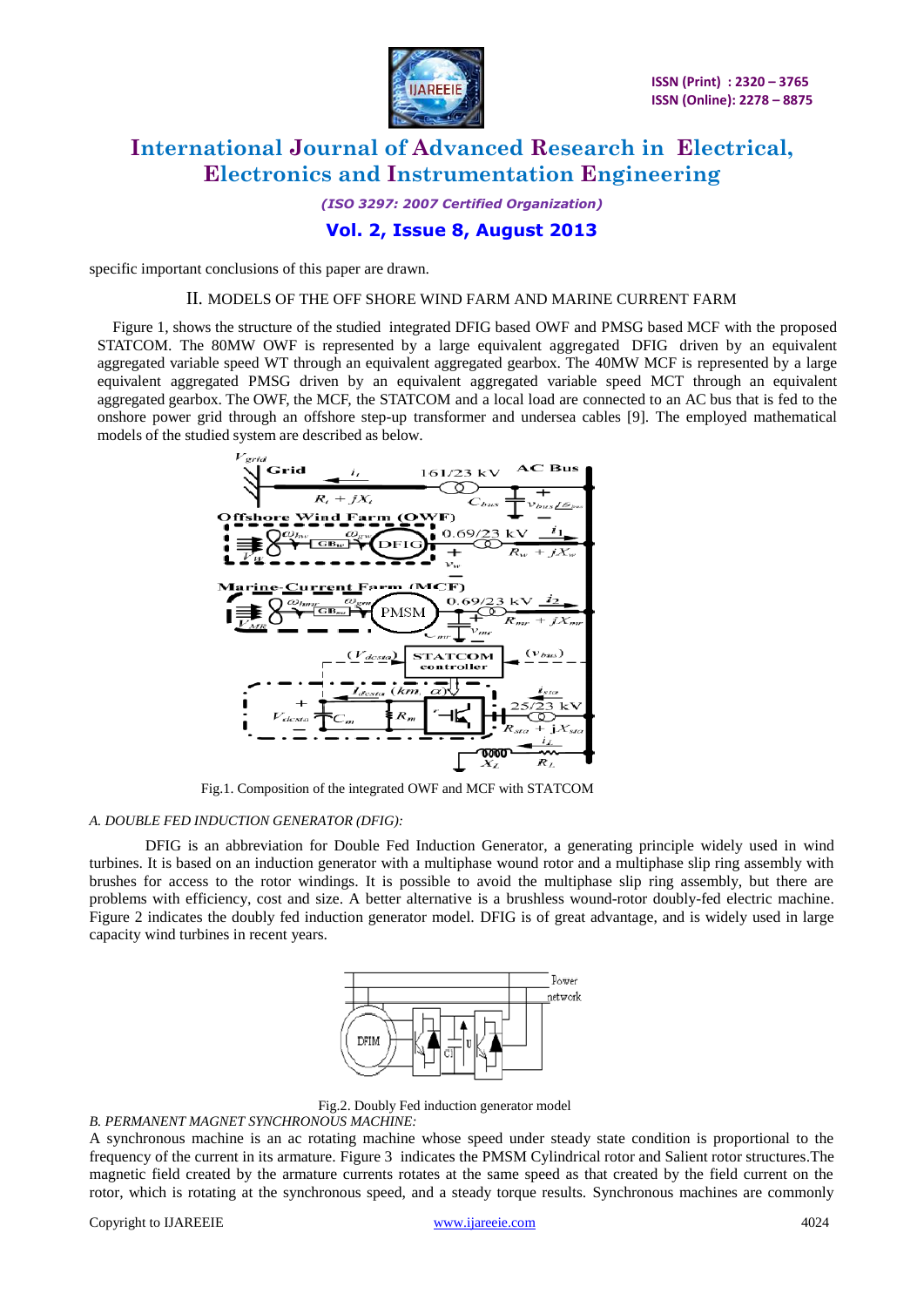

*(ISO 3297: 2007 Certified Organization)*

### **Vol. 2, Issue 8, August 2013**

used as generators especially for large power systems, such as turbine generators and hydroelectric generators in the grid power supply. Because the rotor speed is proportional to the frequency of excitation, synchronous motors can be used in situations where constant speed drive is required. Since the reactive power generated by a synchronous machine can be adjusted by controlling the magnitude of the rotor field current, unloaded synchronous machines are also often installed in power systems solely for power factor correction. The armature winding of a conventional synchronous machine [3] is almost invariably on the stator and is usually a three phase winding. The field winding is usually on rotor and excited by dc current, or permanent magnets. The dc power supply required for excitation usually is supplied through a dc generator known as exciter, machine which is often mounted on the same shaft as the synchronous.



Fig.3. Cylindrical rotor and Salient rotor structures

*C. Detailed Modelling of PMSM:*

Detailed modelling of PM motor drive system is required for proper simulation of the system. The d-q model has been developed on rotor reference frame shown in Figure 4. At any time t, the rotating rotor d-axis makes and angle with the fixed stator phase axis and rotating stator mmf makes an angle  $\pm$  with the rotor d-axis [13]. Stator mmf rotates at the same speed as that of the rotor.



 Figure.4. the d-q model has been developed on rotor reference frame The Voltage equations are given by:

$$
V_q + R_s I_q + \omega_r \lambda_d + \rho \lambda_q \tag{1}
$$

$$
V_d = R_s I_d - \omega_r \lambda_d + \rho \lambda_q
$$
 (2)

Flux Linkages are given by

$$
\lambda_q = \mathbf{L}_q \, \mathbf{I}_q \tag{3}
$$

$$
\lambda_d = \mathbf{L}_d \mathbf{I}_d + \lambda_f \tag{4}
$$

Substituting equations 2 and 4 into 1 and 2

$$
V_q = R_s I_q + \omega_r (L_d I_d + \lambda_f) + \rho \lambda_q
$$
 (5)

$$
\mathbf{V}_d = \mathbf{R}_s \mathbf{I}_d - \boldsymbol{\omega}_r \mathbf{L}_q \mathbf{I}_q + \boldsymbol{\rho} (\mathbf{L}_d \mathbf{I}_d + \lambda_f)
$$
 (6)

Arranging equations 5 and 6 in matrix form

$$
\begin{bmatrix} V_q \\ V_d \end{bmatrix} = \begin{bmatrix} R_s + \rho L_q & \omega_r L_d \\ -\omega_s L_q & R_s + \rho L_d \end{bmatrix} \begin{bmatrix} \omega_r \lambda_f \\ \rho \lambda_f \end{bmatrix}
$$
(7)

Copyright to IJAREEIE [www.ijareeie.com](http://www.ijareeie.com/) 4025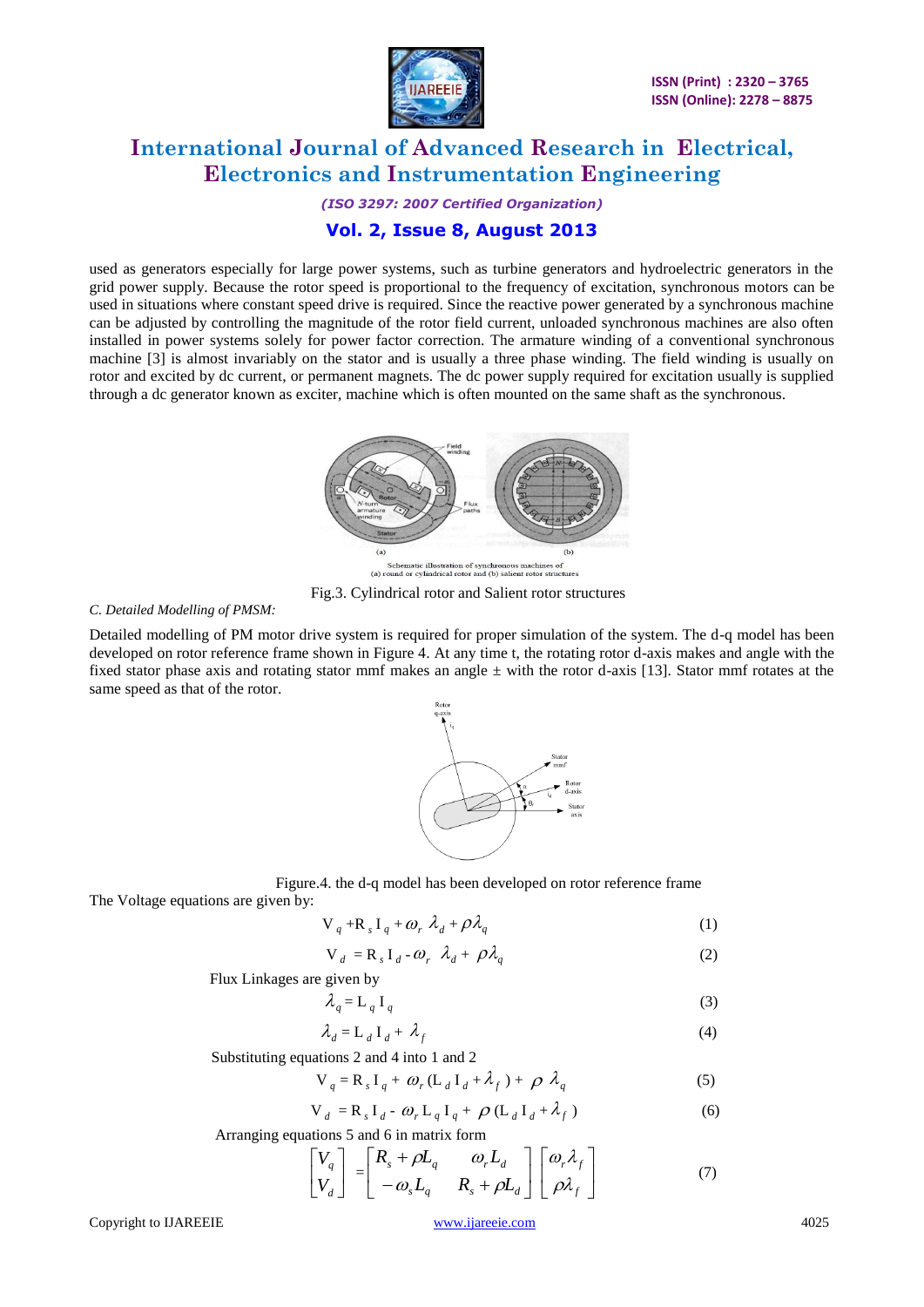

*(ISO 3297: 2007 Certified Organization)*

### **Vol. 2, Issue 8, August 2013**

The developed torque motor is being given by

$$
\mathbf{T}_e = \frac{3}{2} \frac{p}{2} (\lambda_d \mathbf{I}_q - \lambda_q \mathbf{I}_d)
$$
 (8)

The mechanical torque equation is

$$
T_1 = T_1 + B \omega_m + J \frac{d\omega_m}{dt}
$$
 (9)

Solving for the rotor mechanical speed from equation 9

$$
\omega_m = \int \left(\frac{T_e - T_1 - B\omega_m}{J}\right) dt \tag{10}
$$

And

$$
\omega_m = \omega_r \left(\frac{2}{p}\right) \tag{11}
$$

In the above equations  $\omega_r$  is the rotor electrical speed  $\omega_m$  is the rotor mechanical speed.

### III.PITCH ANGLE CONTROL

When V<sub>w</sub> is lower than the rated wind speed of the WT (V<sub>Wrated</sub>),  $\beta_w = 0^0$ . When V<sub>W</sub>>V<sub>Wrated</sub>, the Pitch-angle Control System of the WT activates and the pitch angle of the WT  $(\beta_w)$  increases. The control system structure used to generate the pitch angle reference is depicted in Figure 5. The pitch controller consists of a nonlinear feed forward path, which generates  $\beta_0$  and a linear feedback path, which generates  $\Delta\beta$  [6].



Fig.5.Block diagram of the pitch-angle control system of the studied WT.

IV. Mass-spring-Damper System and Induction Generator:

Figure 6 shows the two-inertia reduced order equivalent mass- spring-damper model of the WT coupled to the rotor shaft of the studied wind DFIG. The effect of the equivalent gearbox  $(GB<sub>W</sub>)$  between the WT and the DFIG has been included in this model. The per unit q-axis and d-axis voltage-current equations of an induction generator can be referred to [16], [17] and they can be used for the electrical parts of the wind DFIG and the marine current PMSG.



Fig.6.Two inertia reduced-order WT model

#### V.MARINE-CURRENT SPEED AND MARINE-CURRENT TURBINE MODEL

The MCT is assumed to be driven by tide velocities, and the current velocity is determined by spring and neap tides. The marine-current speeds are given at hourly intervals starting at 6 h before high waters and ending 6 h after. It is easy to derive a simple and practical model for marine-current speeds under the knowing tide coefficients as follows:

$$
V_{MR} = V_{nt} + \frac{(C_{mr} - 45)(V_{st} - V_{nt})}{95 - 45}
$$
 (12)

Copyright to IJAREEIE [www.ijareeie.com](http://www.ijareeie.com/) 4026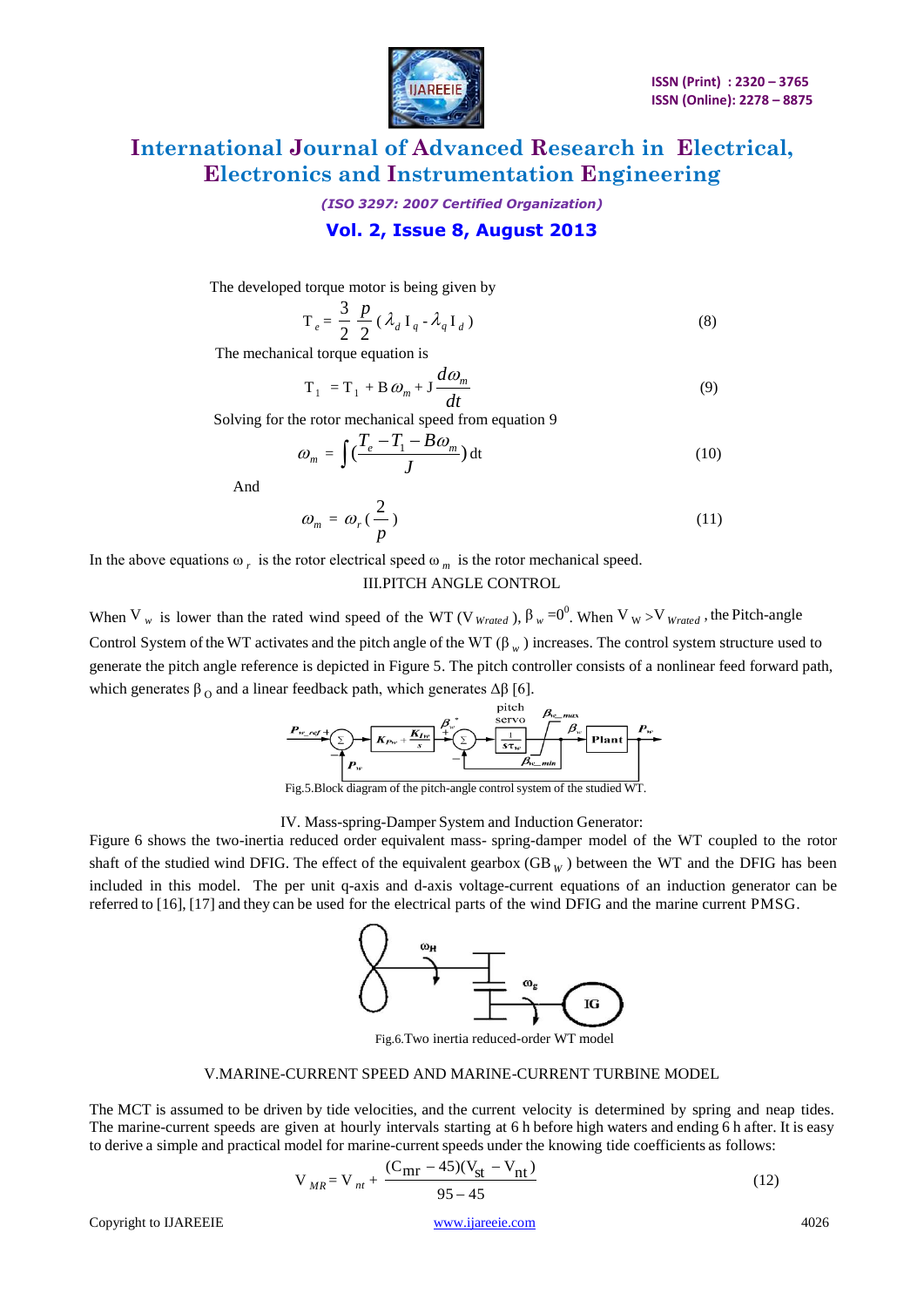

*(ISO 3297: 2007 Certified Organization)*

### **Vol. 2, Issue 8, August 2013**



Fig.7.Control block diagram of the proposed STATCOM including the designed PID damping controller

VI. STATIC SYNCHRONOUS COMPENSATOR (STATCOM):





 A STATCOM is a controlled reactive-power source. It provides voltage support by generating or absorbing reactive power at the point of common coupling without the need of large external reactors or capacitor banks. Using the controller, the VSC and the coupling transformer, the STATCOM operation is illustrated in Figure 8.The one-line diagram of the studied STATCOM was shown in Figure 8. The per unit q-axis and  $d$ -axis output voltages of STATCOM can be expressed by, respectively, [7].

$$
V_{gsta} = V_{dcsta} . K_m . cos (\theta_{bus} + \alpha)
$$
 (13)

$$
V_{\text{data}} = V_{\text{dcsta}} \cdot K_m \cdot \sin(\theta_{\text{bus}} + \alpha) \tag{14}
$$

#### \ VII. DESIGN OF A PID DAMPING CONTROLLER FOR STATCOM USING MODAL CONTROL THEORY

This section presents a unified approach based on modal control theory to design the PID damping controller of the proposed STATCOM shown in Figure 7. For dynamic stability improvement of the studied system. The nonlinear system equations developed in Section II are first linearized around a nominal operating point to obtain a set of linearized system equations in matrix form of [18].

$$
PX = AX + BU + VW
$$
\n
$$
Y = CX + DU
$$
\n(15)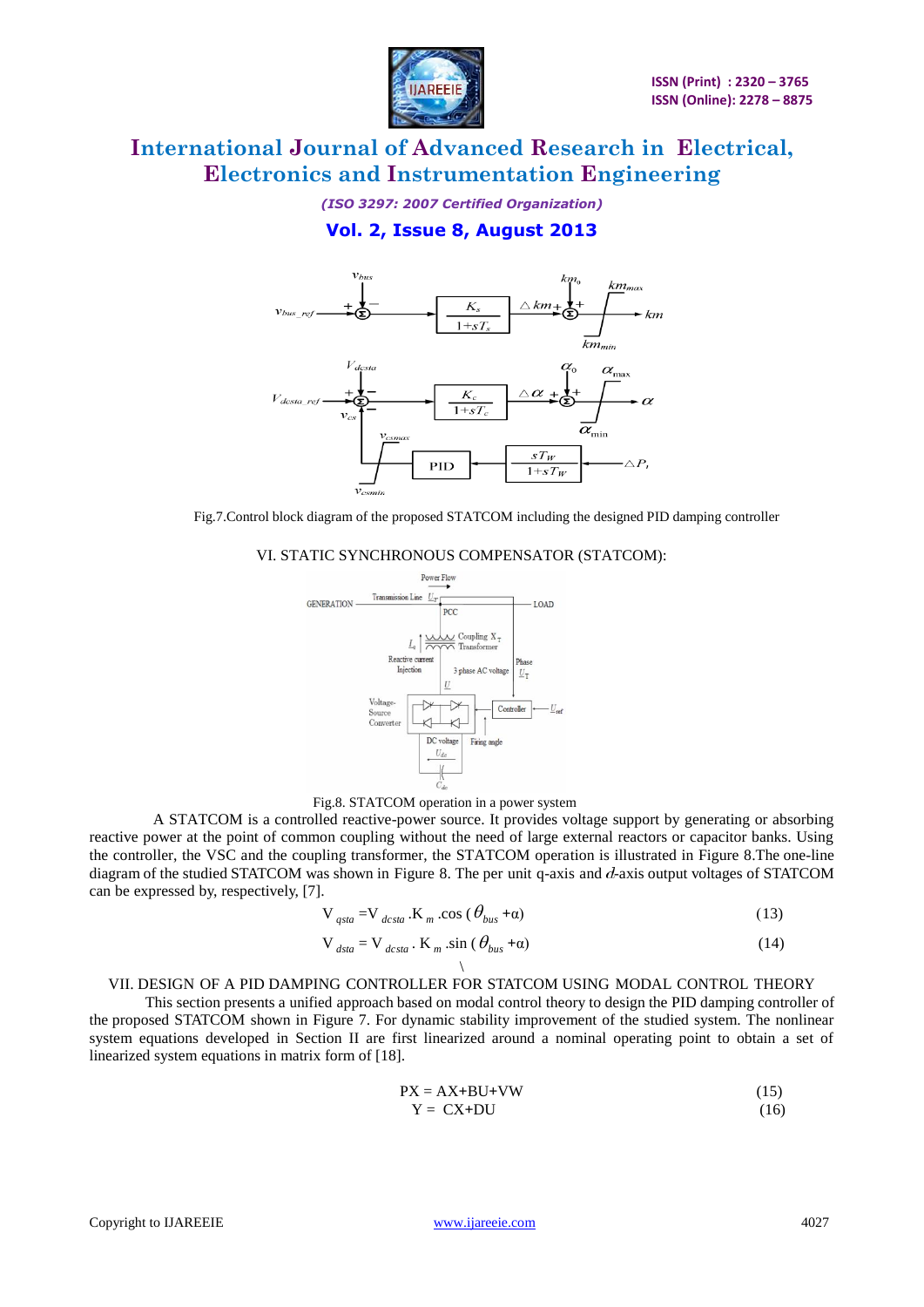

**TABLE II** 

# **International Journal of Advanced Research in Electrical, Electronics and Instrumentation Engineering**

*(ISO 3297: 2007 Certified Organization)*

### **Vol. 2, Issue 8, August 2013**

| <b>TABLE I</b>                    |                    |                                        |                                    |                                    |                                       | EIGENVALUES (RAD/S) [DAMPING RATIOS] OF THE                                                                                                                                                      |
|-----------------------------------|--------------------|----------------------------------------|------------------------------------|------------------------------------|---------------------------------------|--------------------------------------------------------------------------------------------------------------------------------------------------------------------------------------------------|
| <b>EMPLOYED SYSTEM PARAMETERS</b> |                    |                                        |                                    |                                    |                                       | STUDIED SYSTEM UNDER WIND SPEED OF 12 M/S AND<br>MARINE-CURRENT SPEED OF 2.5 M/S                                                                                                                 |
|                                   |                    |                                        | <b>OWF+MCF</b>                     | OWF+MCF+<br><b>STATCOM</b>         | <b>OWF+MCF+STA</b><br><b>TCOM+PID</b> | <b>System buses</b>                                                                                                                                                                              |
|                                   |                    |                                        | $-6.12 \pm j371.14$                | $-7.99 \pm i371.15$                | $-8.06 \pm j371.14$                   | V $\delta_{B25}$ =690v, S $_{\text{base}}$ =2MW, W $_{\delta_{B25}e}$ = 2 II f $_{\text{base}}$ , f $_{\text{base}}$ = 60 HZ                                                                     |
|                                   | $\Lambda_{1,2}$    | $\mathbf{X}_{DFIG}$                    | [0.0191]                           | [0.0188]                           | [0.01902]                             | Single WT-DFIG of the studied 80-MW OWF                                                                                                                                                          |
|                                   | $\Lambda_{3,4}$    |                                        | $-6.03 \pm i37.29$<br>[0.13368]    | $-6.09 \pm i37.882$<br>[0.13316]   | $-6.42 \pm i37.109$<br>[0.14452]      | $r_{\text{cm}}$ =0.00706 pu, X $_{\text{cm}}$ =0.171 pu, $r_{\text{cm}}$ = 0.005 pu<br>$X_{\text{TW}} = 0.156 \text{ pu}$ , $X_{\text{mw}} = 2.9 \text{ pu}$ , $C_{\text{dcw}} = 1.0 \text{ pu}$ |
|                                   | $\Lambda_{1,1}$    | $\mathbf{X}_{PMSG}$                    | $-21.26 \pm i340.62$<br>[0.0346]   | $-22.24 \pm i360.76$<br>[0.04633]  | $-23.34 \pm i372.6$<br>[0.04600]      | H $_{\text{rw}}$ =0.5 pu, H <sub>kW</sub> =2.5 pu, K $_{\text{hfw}}$ =0.3 pu, D $_{\text{hfw}}$ =0.05 pu                                                                                         |
|                                   |                    |                                        |                                    |                                    |                                       | K pw = 10.2, K <sub>hw</sub> = 30.0, 7 w = 100s, $\beta_{\text{Wmax}} = 0^{\circ}$ , $\beta_{\text{Wmax}} = 30^{\circ}$                                                                          |
|                                   |                    |                                        |                                    |                                    |                                       | Single MCT_PMSG of the studied 40 MW MCF                                                                                                                                                         |
|                                   | $\Lambda_{7,3}$    |                                        | $-120.07 \pm i14.12$<br>[0.8867]   | $-122.45 \pm i3.63$<br>10.88621    | $-124.5 \pm i9.82$<br>[0.8865]        | $r_{\text{snr}} = 0.00488 \text{ pu}, X_{\text{snr}} = 0.09241 \text{ pu}, r_{\text{rnr}} = 0.00549 \text{ pu}$                                                                                  |
|                                   |                    |                                        | $-3.43 \pm 15.8212$                | $-5.62 \pm i4.6687$                | $-5.5 \pm i4.7$                       | $X_{\text{rms}} = 0.09955 \text{ pu}, X_{\text{mmr}} = 3.95279 \text{ pu}$                                                                                                                       |
|                                   | $\Lambda_{9,10}$   | $\mathbf{X}_{M\mathcal{B}\mathrm{CH}}$ | [0.56645]                          | [0.7588]                           | [0.76345]                             | $H_{grav}$ = 0.5 pu, $H_{Pam}$ = 3.5 pu, $K_{hepm}$ = 0.1 pu, D <sub>hgma</sub> = 0.1 pu                                                                                                         |
|                                   | $\Lambda_{1112}$   |                                        | $-13.64 \pm i0.6578$               | $-15.44 \pm i0.5578$               | $-15.4 \pm j0.56$                     | $K_{\text{max}} = 20.0$ , $K_{\text{Im}T} = 30.0$ , $T_{\text{max}} = 120$ s, $\beta_{\text{min}m} = 0^{\circ}$ , $\beta_{\text{maxmax}} = 30^{\circ}$                                           |
|                                   |                    |                                        | [0.998833]                         | [0.99944]                          | [0.99933]                             | STATCOM(± 32 MVAR)                                                                                                                                                                               |
|                                   |                    |                                        |                                    |                                    |                                       | $R_{w}$ =500 pu, C <sub>m</sub> =0.074 F,                                                                                                                                                        |
|                                   | $\Lambda_{\rm BH}$ |                                        | $-1.52 \pm j5.1321$<br>[0.28333]   | $-1.45 \pm j5.6732$<br>[0.24772]   | $-1.45 \pm j5.133$<br>[0.26582]       | $R_{\text{obs}}$ =0.05 pu, $X_{\text{obs}}$ =0.2 pu, $T_c$ = 0.01 s, $K_c$ =0.1                                                                                                                  |
|                                   | $\Lambda_{15,14}$  |                                        | $-6.62, -4.01$                     | $-6.61, -4.03$                     | $-6.62, -4.01$                        | T <sub>c</sub> =0.01 s, K <sub>c</sub> =0.5, Km <sub>max</sub> =1.0, km <sub>min</sub> =0.0, Km <sub>o</sub> =0.5                                                                                |
|                                   | $\Lambda_{17.18}$  |                                        | $-2.03, -2.84$                     | $-2.01, -2.82$                     | $-2.13, -3.1$                         | $\alpha_{\text{max}} = 45^{\circ}, \ \alpha_{\text{min}} = -45^{\circ}, \ \alpha_{\text{max}} = 0^{\circ}, \ \text{V}_{\text{csmax}} = 0.2, \ \text{V}_{\text{cmin}} = -0.2$                     |
|                                   |                    |                                        | $-21.55 \pm j3977.76$              | $-36.55 \pm j4432.5$               | $-38.42 \pm i4434$                    | Transmission lines, capacitor banks and local load                                                                                                                                               |
|                                   | $\Lambda_{19,20}$  | X <sub>FIFC</sub>                      | [0.004152]                         | [0.008566]                         | [0.008976]                            | $R_w = 0.02$ pu, $X_w = 0.4$ pu                                                                                                                                                                  |
|                                   | $A_{11,22}$        |                                        | $-732.52 \pm j375.66$<br>[0.87879] | $-734.12 \pm i376.6$<br>[0.998967] | $-736.0 \pm 1376.8$<br>[0.998762]     | $R_{\mu\nu}$ =0.02 pu, $X_{\mu\nu}$ =0.4 pu, $C_{\mu\nu}$ =0.3125 pu                                                                                                                             |
|                                   |                    |                                        | $-16.12 \pm j375.22$               | $-16.12 \pm i375.22$               | $-16.05 \pm i785.2$                   | R <sub>1</sub> =0.04 pu, X <sub>1</sub> =0.8 pu, C <sub>bu</sub> , =0.125 pu, R <sub>1</sub> =8.0 pu, X <sub>1</sub> =4.0 pu                                                                     |
|                                   | $\Lambda_{23,24}$  |                                        | [0.045876]                         | [0.045876]                         | [0.056543]                            | Constants of power coefcents of WT and MCT                                                                                                                                                       |
|                                   | $\Lambda_{25,24}$  | $X_{STA}$                              |                                    | $-89.67 \pm i788.52$               | $-93.88 \pm i788.2$                   | C <sub>1</sub> =0.34, C <sub>2</sub> =128, C <sub>2</sub> =0.4, C <sub>3</sub> =0, C <sub>6</sub> =11                                                                                            |
|                                   |                    |                                        |                                    | [0.124325]                         | [0.11687]                             | $C_7 = 10.9$ , $C_8 = 0.08$ , $C_9 = 0.01$                                                                                                                                                       |
|                                   | $\Lambda_{27,28}$  |                                        | $\sim$                             | $-122.43 \pm i215.4$<br>[0.484656] | $-119.76 \pm i217.54$<br>[0.456876]   | d <sub>1</sub> =0.18, d <sub>2</sub> =85, d <sub>3</sub> =0.38, d <sub>4</sub> =0.25, d <sub>5</sub> =0.5, d <sub>6</sub> =10.2                                                                  |
|                                   | $\Lambda_{29}$     |                                        | $\sim$                             | $-92.05$                           | $-92.22$                              | $d_7 = 6.2$ , $d_8 = 0.025$ , $d_9 = -0.0443$                                                                                                                                                    |
|                                   |                    |                                        |                                    |                                    |                                       |                                                                                                                                                                                                  |

The Eigen values and the corresponding damping ratios of the studied integrated OWF and MCF without and with the STATCOM under  $V_w=12$  m/s and  $V_{MR}=2.5$  m/s are listed in the third and the fourth columns of Table II, respectively.

### VIII. STEADY STATE OPERATING ANALYSIS FOR VARIOUS CONDITIONS OF THE STUDIED SYSTEMS

This section presents the steady-state operating condition results of the studied system when  $v<sub>W</sub>$  is increased from 4 to 24 m/s while  $V_{MR}$  is increased from 1 to 4 m/s. Figure 9 shows the 3-D plots for the calculated steady-state operating conditions of the studied system under the selected values for  $v_W$  and  $V_{MR}$ . The steady-state operating conditions shown in Figure 9 are analysed as below.



Fig.9.Steady-state operating conditions of the studied system under various values of wind speed and and marinecurrent speed(a)  $P_w$ , (b)  $Q_w$ , (c)  $P_{mr}$ , (d)  $Q_{mr}$ , (e)  $\beta_w$ , (f)  $\beta_{mr}$ , (g)  $P_L$ , (h)  $Q_L$ , (i)  $P_{grid}$ , (j)  $Q_{grid}$ , (k)  $v_{bus}$ , (l)  $Q_{sta}$ .

#### IX. SIMULATION RESULTS

In this section, to show the principle of power control of PMSG-based variable-speed wind turbine connected to the grid, it is controlled in order to capture the maximum wind energy and its behaviour subjected to a variable speed wind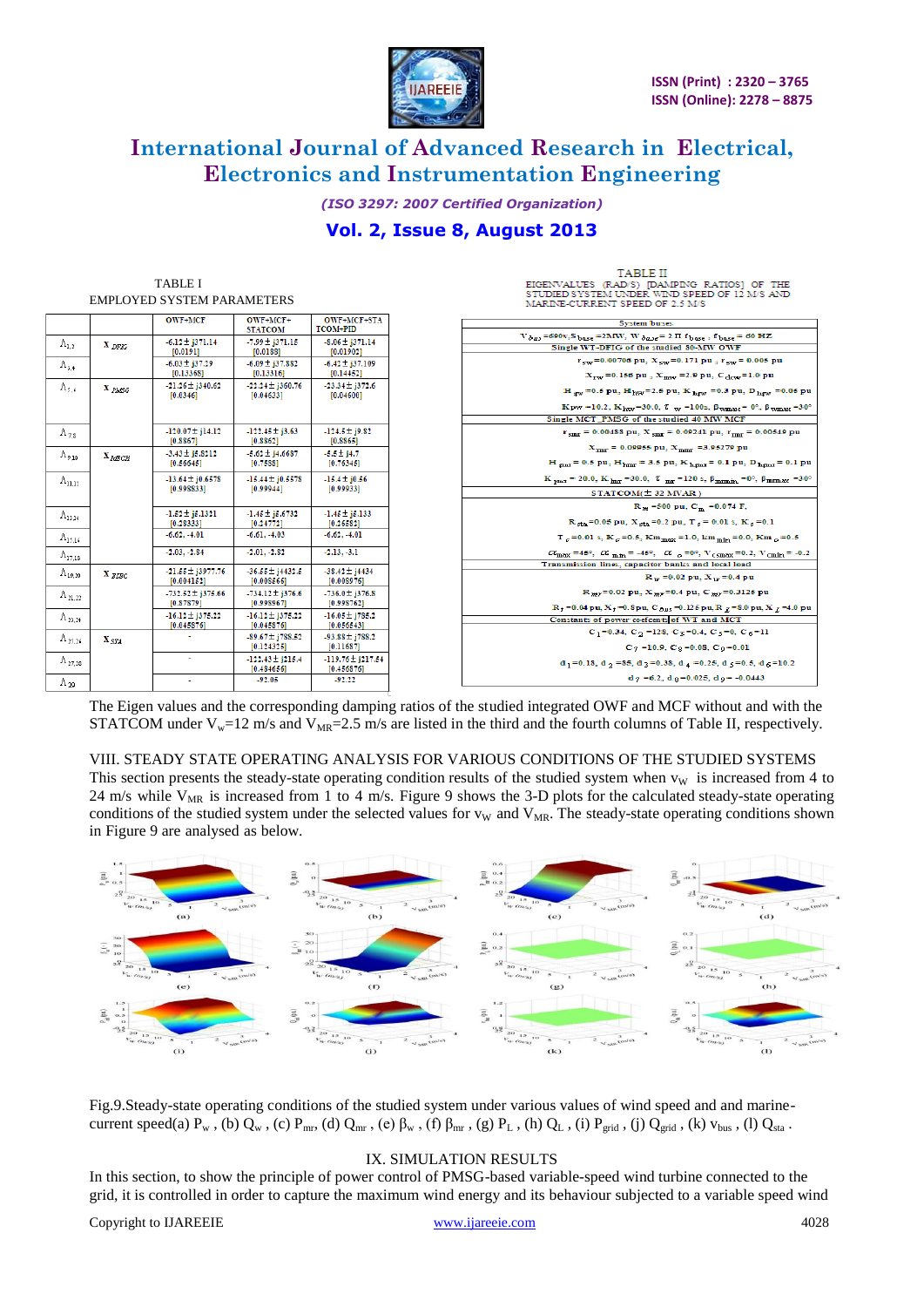

*(ISO 3297: 2007 Certified Organization)*

### **Vol. 2, Issue 8, August 2013**

will be illustrated using numerical simulations carried under the Matlab - SIMULINK. The damping characteristics contributed by the proposed STATCOM joined with the designed PID damping controller to getting better dynamic stability improvement of the studied system.



(g) : The AC bus voltage magnitude (h) :PID damping controller bus voltage under noise wind speed. Fig.10. Dynamic responses of the studied system with and without the designated PID STATCOM damping controller under a noise wind speed disturbance (a)P<sub>w</sub> (b)Q<sub>w</sub> (c)P<sub>mr</sub> (d)Q<sub>mr</sub> (e)p<sub>grid</sub> (f)Q<sub>grid</sub> (g)V<sub>bus</sub> (h)V<sub>W</sub> From the above simulation results it can be concluded that:

1) It can be seen from the dynamic response of  $V_{bws}$  shown Fig. 10(g) that the proposed STATCOM with the designed PID damping controller can effectively maintain the AC bus voltage at around 1.0 pu by properly adjusting  $\alpha$  to tune the quantity of the reactive power of the STATCOM delivered to the AC bus.

2) Because the proposed STATCOM joined with the designed PID damping controller can offer adequate damping characteristics to the studied system, the oscillations of P<sub>mr</sub>, W<sub>rmr</sub>, V<sub>MR</sub>, V<sub>bus</sub> due to the random noise wind speed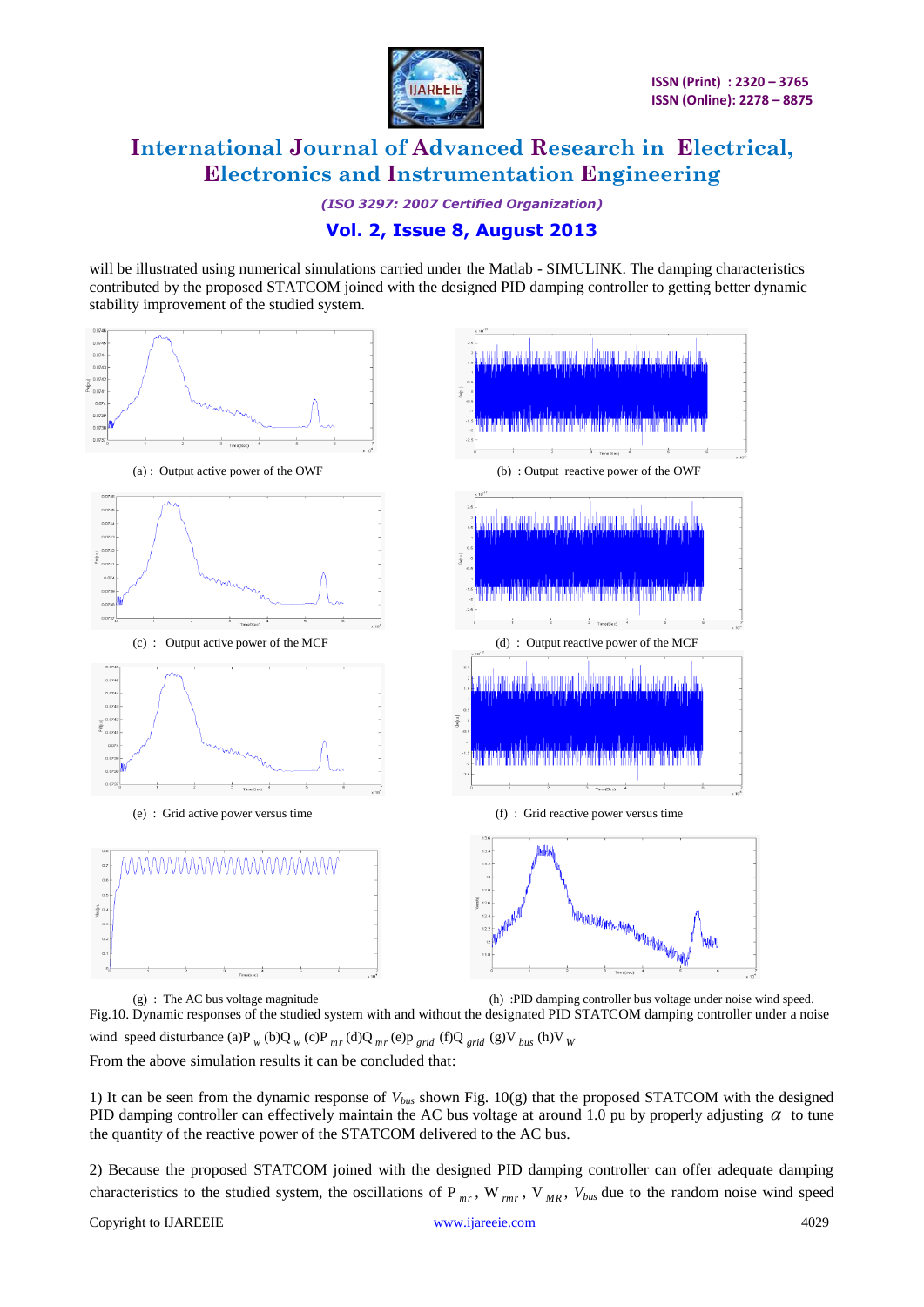

*(ISO 3297: 2007 Certified Organization)*

### **Vol. 2, Issue 8, August 2013**

disturbance can be fast damped, and they have the smallest amplitudes in three curves.

3) The amplitudes of the active power delivered to the Power grid (P *grid* ) shown in Fig. 10(e) and the active Power generated by the SCIG of the MCF shown in Fig.10(c) can be slightly reduced and the absorbed reactive Power from the power grid (Q *grid* ) shown in Fig. 10(f) can be decreased when the STATCOM joined with the PID Controller is included in the studied system.

4) The generated active power of the DFIG P *w* shown in Fig. 10(a) is not affected by the addition of the STATCOM with the PID controller.

#### X. CONCLUSION

The main focus of this paper has been the study and control of a direct-driven PMSG used in variable speed windenergy system connected to the grid. This wind system was modelled using d-q rotor reference frame and is interfaced with the power system through an inverter and a filter modelled in the power system reference frame. This paper has presented the dynamic stability improvement of an integrated OWF and MCF using a STATCOM. A PID damping controller has been designed for the STATCOM by using a unified approach based on pole-assignment approach. Eigen value calculations and time domain simulations of the studied system subject to a noise wind-speed disturbance, a marine current speed disturbance, and a three-phase short circuit fault at the grid have been systematically performed to demonstrate the effectiveness of the proposed STATCOM joined with the Designed PID damping controller on suppressing voltage fluctuation of the studied system and improving system dynamic stability under different operating conditions. It can be concluded from the simulation results that the proposed STATCOM joined with the designed PID damping controller is capable of improving the performance of the studied integrated OWF and MCF under different operating conditions.

#### XI.REFERENCES

- [1] S. E. B. Elghali, R. Balme, K. L. Saux, M. E. H. Benbouzid, J. F. Charpentier, and F. Hauville, "A simulation model for the evaluation of the electrical power potential harnessed by a marine current turbine," *IEEE J. Ocean. Eng.*, vol. 32, no. 4, pp. 786–797, Oct. 2007.
- [2] W. M. J. Batten, A. S. Bahaj, A. F. Molland, and J. R. Chaplin, "Hydro-dynamics of marine current turbines," *Renewable Energy*, vol. 31, no. 2, pp. 249–256, Feb. 2006.
- [3] L. Myers and A. S. Bahaj, "Simulated electrical power potential harnessed by marine current turbine arrays in the Alderney race," *Renewable Energy*, vol. 30, no. 11, pp. 1713–1731, Sep. 2005.
- [4] H. Chong, A. Q. Huang, M. E. Baran, S. Bhattacharya, W. Litzenberger, L. Anderson, A. L. Johnson, and A. A. Edris, "STATCOM impact study on the integration of a large wind farm into a weak loop power system," *IEEE Trans. Energy Convers.*, vol. 23, no. 1, pp. 226–233, Mar. 2008.
- [5] H. Gaztanaga, I. Etxeberria-Otadui, D. Ocnasu, and S. Bacha, "Real-time analysis of the transient response improvement of fixed-speed wind farms by using a reduced-scale STATCOM prototype," *IEEE Trans. Power Syst.*, vol. 22, no. 2, pp. 658–666, May 2007.
- [6] T. Y. Lee, "Operating schedule of battery energy storage system in a time-of-use rate industrial user with wind turbine generators: A

multipass iteration particle swarm optimization," *IEEE Trans. Energy Convers.*, vol. 22, no. 3, pp. 774–782, Sep. 2007.

- [8] R. S. Bhatia, S. P. Jain, D. K. Jain, and B. Singh, "Battery energy storage system for power conditioning of renewable energy sources," in *Proc. Int. Conf. Power Electron. Drive Syst.*, Jan. 2006, vol. 1, pp. 501–506.
- [9] D. J. Swider, "Compressed air energy storage in an electricity system with significant wind power generation," *IEEE Trans. Energy Convers.*, vol. 22, no. 1, pp. 95–102, Mar. 2007.
- [10] S. Nomura, Y. Ohata, T. Hagita, H. Tsutsui, S. Tsuji-Iio, and R. Shimada, "Wind farms linked by SMES systems," *IEEE Trans. Appl. Supercond.*, vol. 15, no. 2, pp. 1951–1954, Jun. 2005.
- [10] K. Shikimachi, H. Moriguchi, N. Hirano, S. Nagaya, T. Ito, J. Inagaki, S. Hanai, M. Takahashi, and T. Kurusu, "Development of MVA class HTS SMES system for bridging instantaneous voltage dips," *IEEE Trans. Appl. Supercond.*, vol. 15, no. 2, pp. 1931–1934, Jun. 2005.
- [11] M. G. Rabbani, J. B. X. Devotta, and S. Elangovan, "Application of simultaneous active and reactive power modulation of SMES unit under unequal *α*-mode for power system stabilization," *IEEE Trans. Power Syst.*, vol. 14, no. 2, pp. 547–552, May 1999.
- [12] Q. Jiang and M. F. Conlon, "The power regulation of a PWM type super-conducting magnetic energy storage unit," *IEEE Trans. Energy Convers.*, vol. 11, no. 1, pp. 168–174, Mar. 1996.
- [13] L. Chen, Y. Liu, A. B. Arsoy, P. F. Ribeiro, M. Steurer, and M. R. Iravani, "Detailed modeling of superconducting magnetic energy storage (SMES) system," *IEEE Trans. Power Del.*, vol. 21, no. 2, pp. 699–710, Apr. 2006.
- [14] S. C. Tripathy and K. P. Juengst, "Sampled data automatic generation control with superconducting magnetic energy storage in power sys tems," *IEEE Trans. Energy Convers.*, vol. 12, no. 2, pp. 187–192, Jun. 1997.
- [15] M. Steurer, C. A. Luongo, P. R. Ribeiro, and S. Eckroad, "Interaction between a superconducting coil and the power electronics interface on a 100 MJ SMES system," *IEEE Trans. Appl. Supercond.*, vol. 13, no. 2, pp. 1806–1809, Jun. 2003.
- [16] B. C. Pal, "Robust pole placement versus root-locus approach in the con-text of damping interarea oscillations in power systems," *Proc. Inst. Electr. Eng. Gener. Transmiss. Distrib.*, vol. 149, no. 6, pp. 739–745, Nov. 2002.
- [17] C. T. Hsu, "Enhancement of transient stability of an industrial cogeneration system with superconducting magnetic energy storage unit," *IEEE Trans. Energy Convers.*, vol. 17, no. 4, pp. 445–452, Dec. 2002.

Copyright to IJAREEIE [www.ijareeie.com](http://www.ijareeie.com/) 4030 [18] Y. Mitani, K. Tsuji, and Y. Murakami, "Application of superconducting magnet energy storage to improve power system dynamic